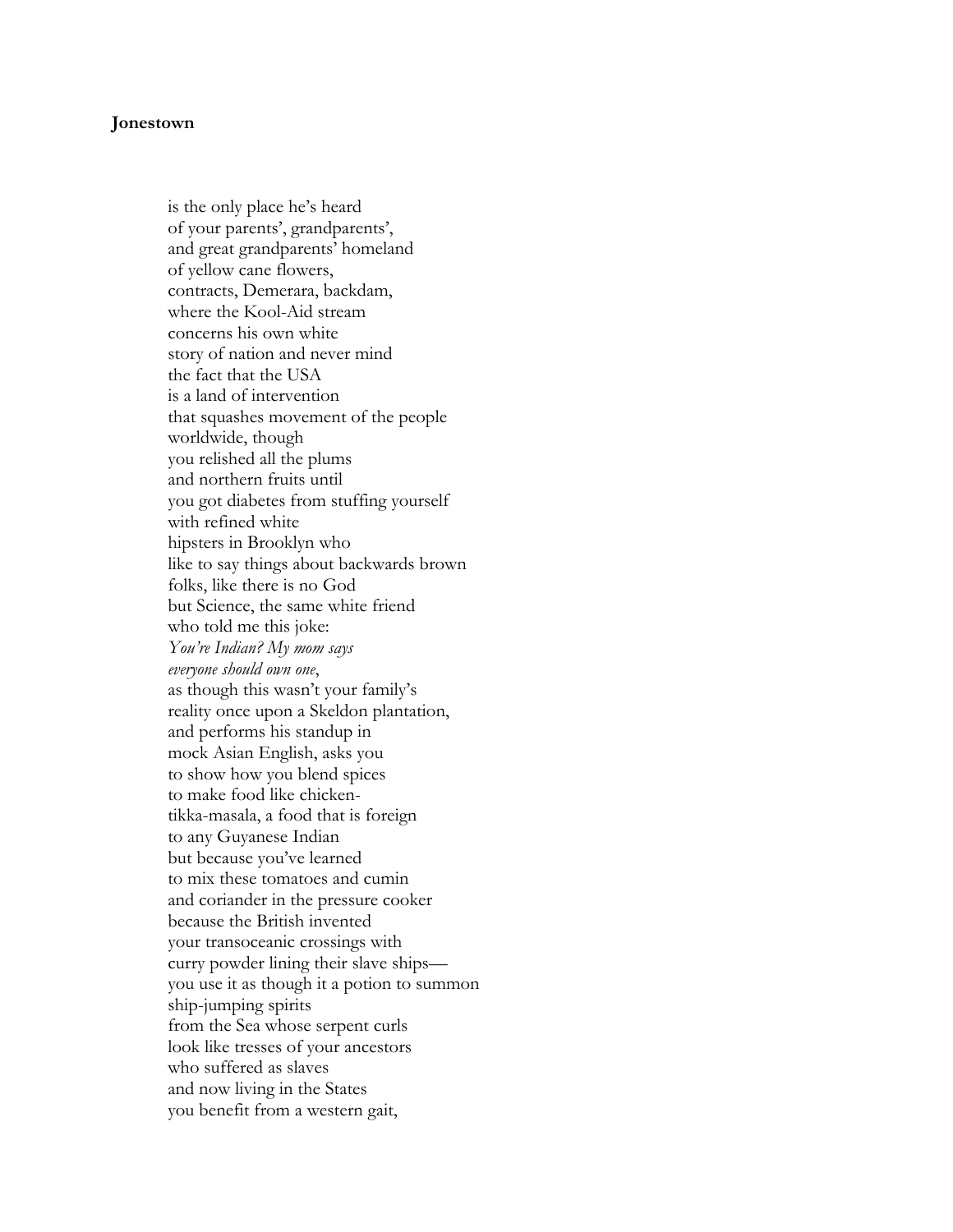but are unmoored; does *rootlessness* mean or the uprooting of people to make your own village someplace as a settler in Hawai'i and you know so many legends of obeah, fire rass, jumbie, churail, the way that Kaiteur water, brown like your skin, falls into a rainbow mist, but some hapless halfwit hipster discovers the end of the A train: Lefferts and Liberty, doubles, and roti and calls you Indian instead of Guyanese, but you sleep with him anyway, his white skin against yours.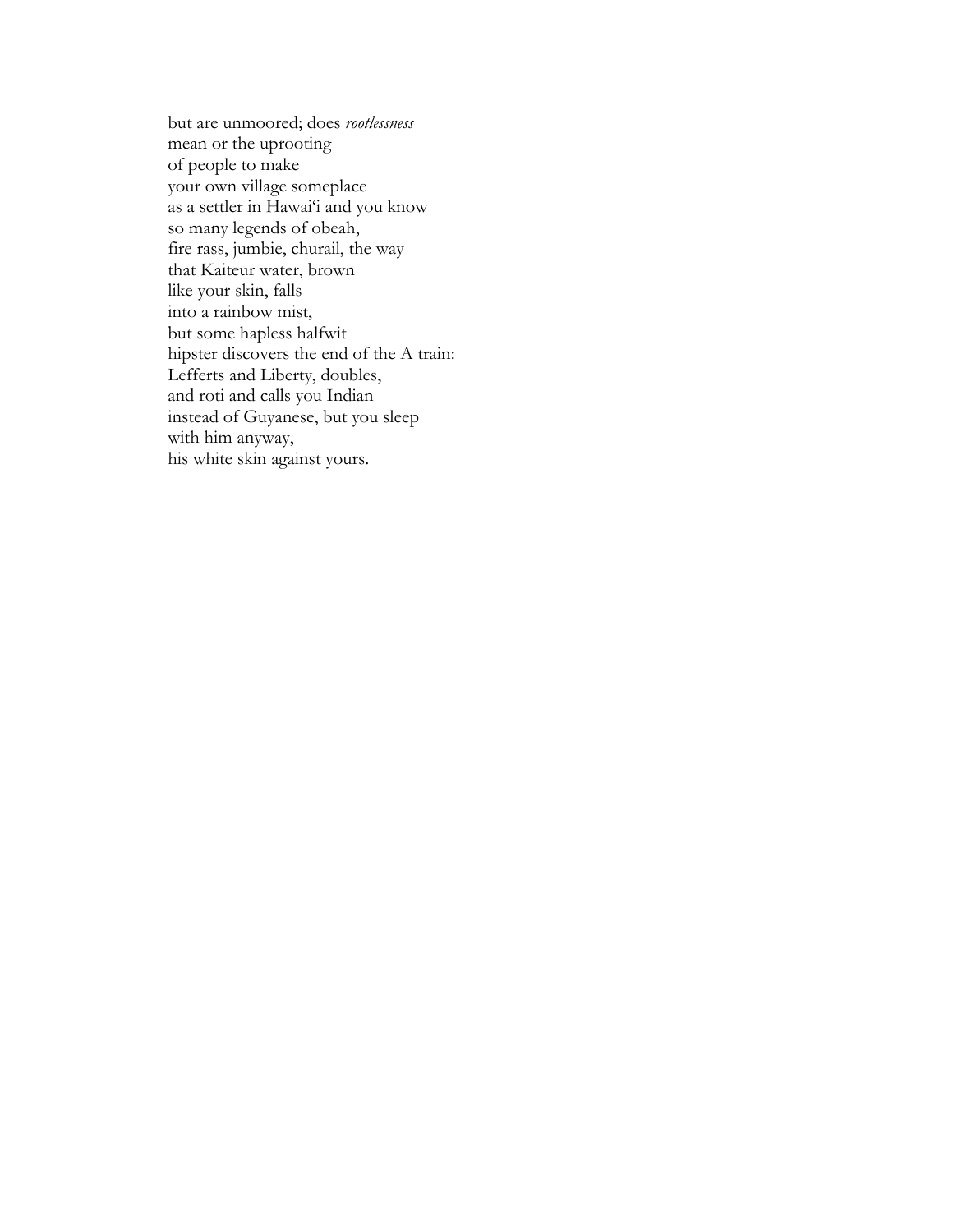## *Gaudete*

My hair too was curly once, dear youth. I once ate all the wafers in the dais' silver plate

> danced high on wine spilling indulgence along the chancel

but see now the Lord's name darkens an ember. I grind silence into kohl; line my eyes.

The streaks, prayer of this new age. Ask the shepherd, whose crook

blisters his hands, who is the god: the wolf,

or hunger—

In some wood a yew grows whose pith will fire my meat.

Ask the supplicant, knees reddening against the grain,

in his psalm a sapling in her heart a tree to fire this world into music.

Listen, my lamb, there is no god greater than the tree

that becomes a guitar.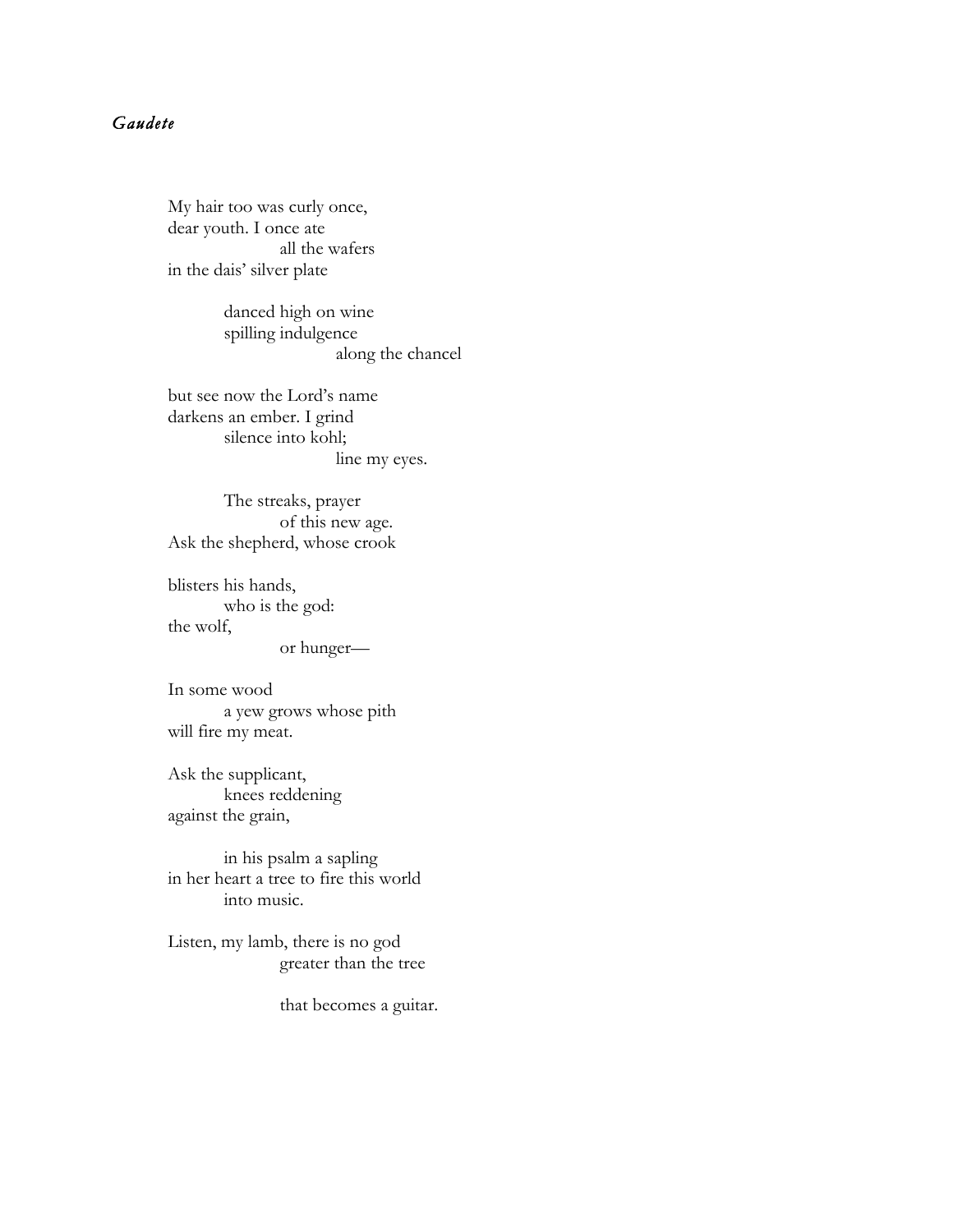## **Lordha and Sil**

*ghare hindi na bole jaila ta ka batiya ba rassiya ragardat chataan ke nisaan rehejai*

I buy a flat stone to carry on the plane; the TSA agent makes me explain what once ground

household spices now languishes, a curio of ancestral time: bondage and a release

of readapted tongues. I've flattened my fingers milling cumin, pise all kine masala.

What is a mortar without a pestle, a Guyanese without pepper sauce or chutney; exile without

a home to throw a prince from; a stone without salt-grooves of brown and haldi hands that marked it,

the savor of indenture in every pounded garlic clove, an epic voyage rendered new in English?

> *So what if in the home we don't speak Hindi? A rope rubbing against a rock leaves an imprint*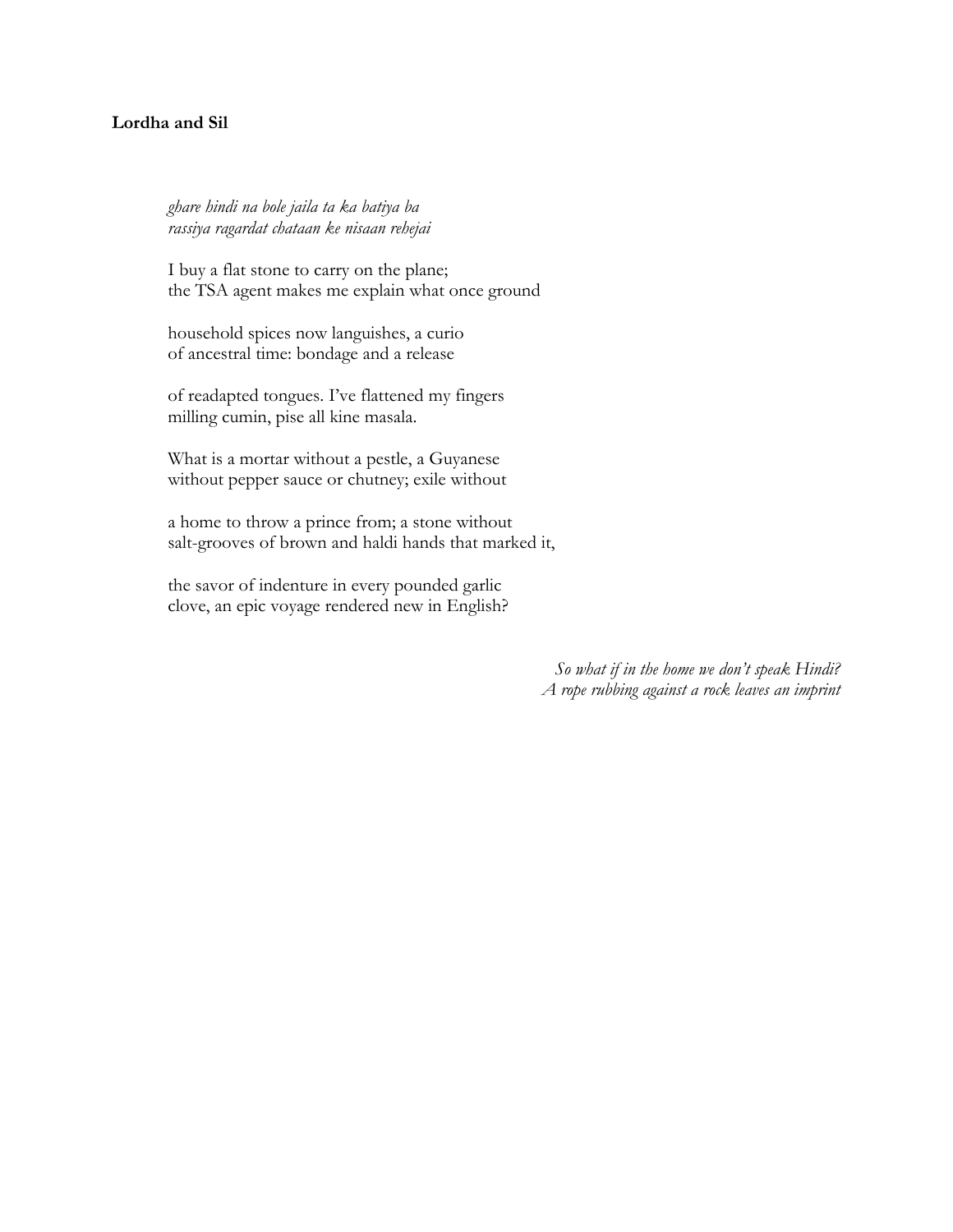## **We Came In Planes**

*after Mahadai Das*

We came in planes another voyage across the pagal samandar, with our cane-cutting songs, Calypso, and Chutney-Soca from Crabwood Creek, Anandale, and Lusignan, flights from Timheri to LGA and JFK and MIA as though the choice was ours.

Indentured now to America, prey to imperialist design.

We come on countless flights, hassa and houri dripping water from our overhead luggage. We come still in ships—hawai jahaaj, like maribunta wasps. Sleek like maribunta. Hungry for sweet sweet like maribunta.

Some come snake-charmed by gold and the myth of dream-making, many come fleeing persecution, jumbie, churail, and murder, all alike, we come unlettered, doctors, laborers, children, like my Nani and Aji short and laughing, tired of depending on wages sent from foreign, widows and wives waiting for children and husbands to sponsor them. All of us the same, colored by the tea of kalapani. Muslim, Hindu, Christian, Athiest all mixed into one Coolie. We come to the Western world, our governments in tatters after a colonial system's hurricane.

When we came Ma worked cleaning white men's shit, a janitor, mocked for her brown. Pap, the entry level book balancer, learned no equivalencies are equal equations to balance, so he washed himself in white. They worked despite only having one student visa between them,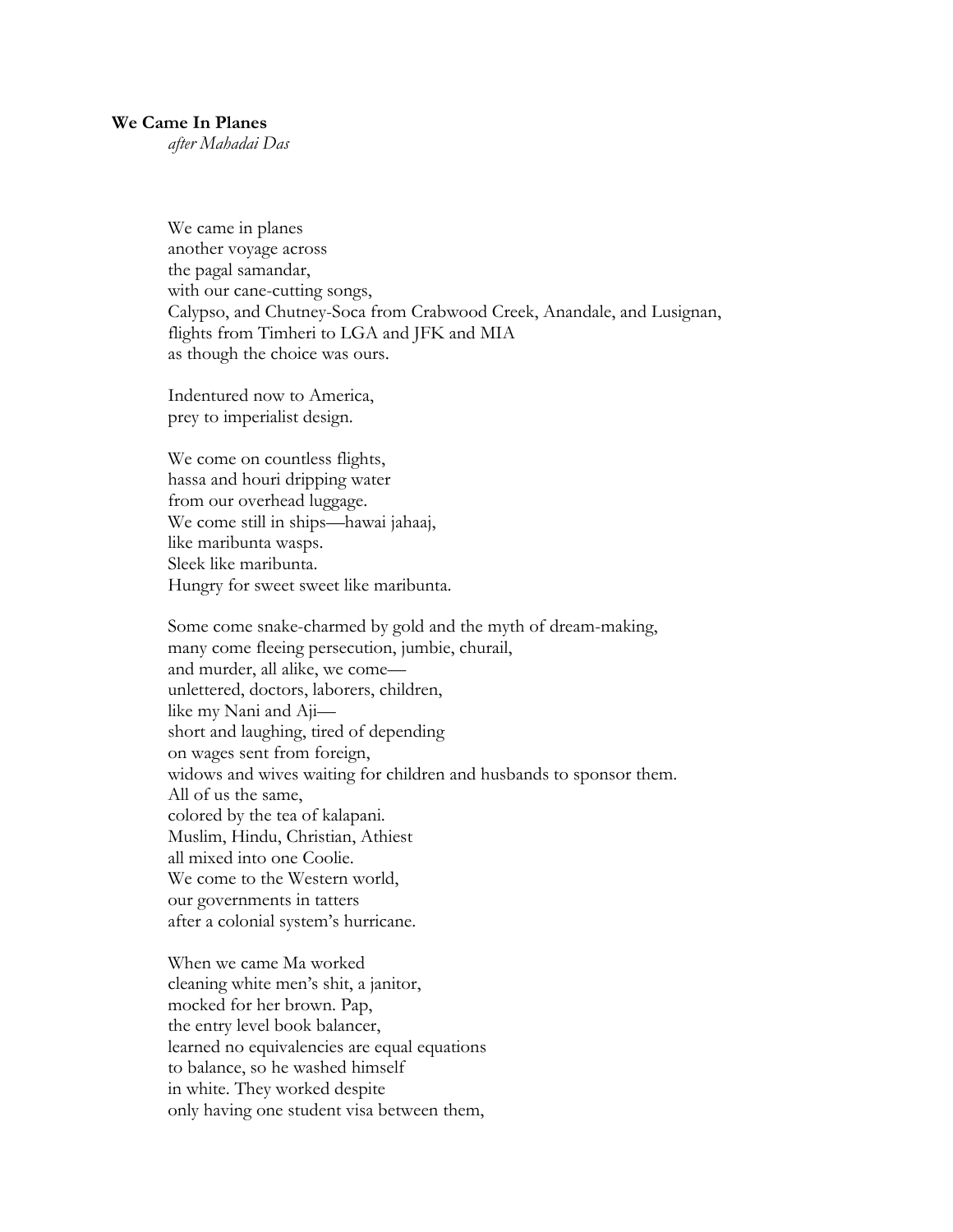toiled at the mercy of Lutherans. He grew into man on stolen Lokono, Karao, Warraus, lands; feeding us in Mvskoke, Seminole, and Miccosukee forests.

Now, I remember my Aji's grey eyes. She na vex me na go make none pickni now I am living instead of wrapping my paisa in my pagri for some day when rain go fall—

I have no one to send for, here between her langtime and my antiman present. I am alone in her language looking behind, looking ahead.

Who will remember who came before us, our Bhojpuri and Urdu, Tamil and Awadhi minds cleansed in English. The chains of Per-Aji— I remember Aji talk about her fat silver anklets the logies now farther away than Corriverton. Aji singing in the rice field

of how she left her mother never to return. I remember Rampur-Nani, senile, her ordhni dropping from her head recognizing my *pranam*.

Gaiutra now reminds me the blood of Coolie women still cry out from the fields and still from Queens; did you think the butchering stopped when you got to Richmond Hill where you can buy a cutlass in any store on Liberty?

A century has passed since the contracts ended and I'm haunted. Ghosts wander all about. Ghosts of 1838, the *Hesperus* and *Whitby*, now a century after indenture's abolishment, we pray to bronze statues like murtis that commemorate our contracts where we became objects, ownable.

The British stole us too